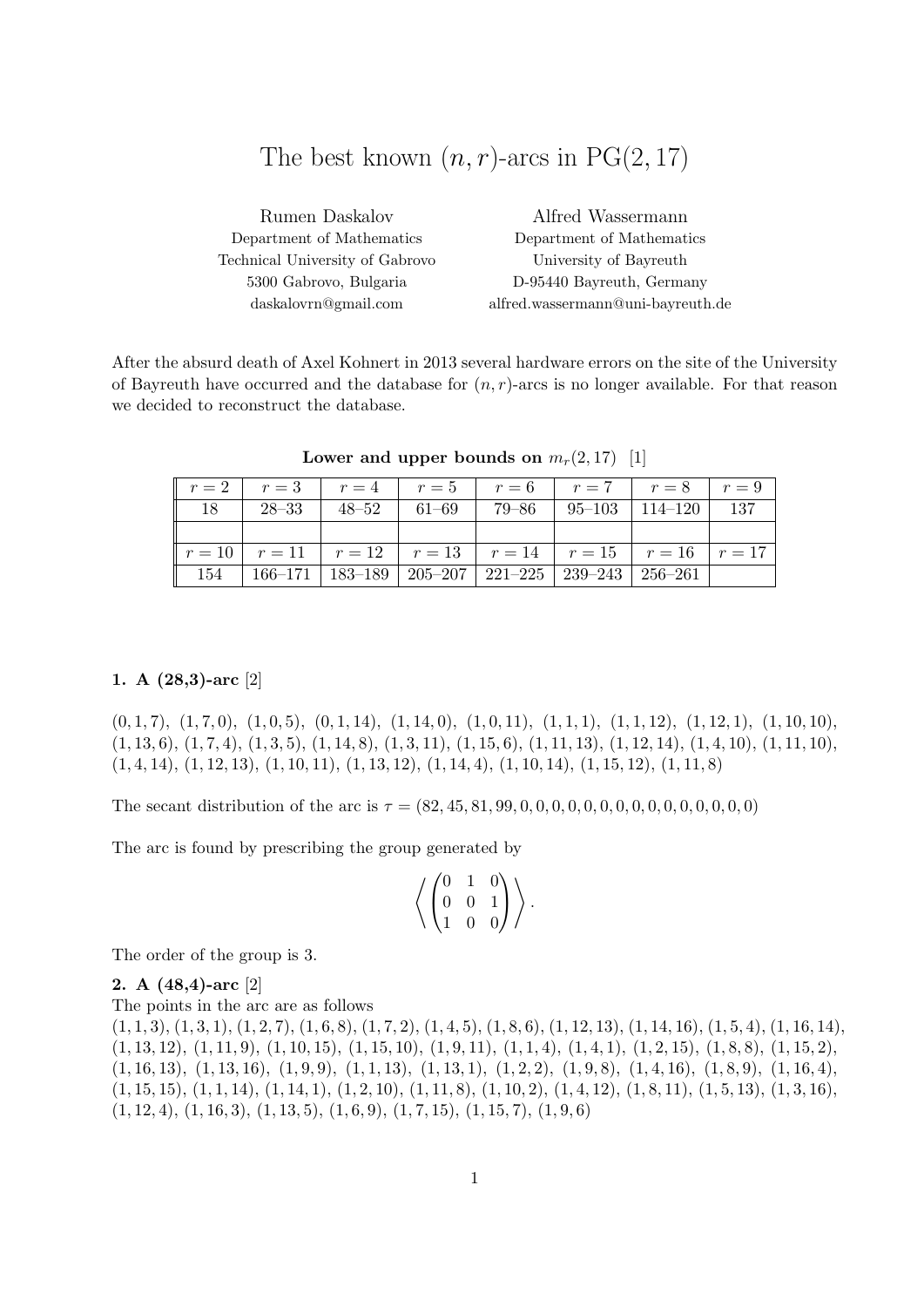The secant distribution of the arc is  $\tau = (55, 0, 48, 48, 156, 0, 0, 0, 0, 0, 0, 0, 0, 0, 0, 0, 0, 0)$ 

The arc is found by prescribing the group generated by

$$
\left\langle \begin{pmatrix} 1 & 0 & 0 \\ 0 & 0 & 1 \\ 0 & 1 & 0 \end{pmatrix}, \begin{pmatrix} 9 & 0 & 0 \\ 0 & 1 & 0 \\ 0 & 0 & 4 \end{pmatrix} \right\rangle.
$$

The order of the group is 64.

3. A (61,5)-arc [2]

The points in the arc are as follows

 $(0, 1, 15), (0, 1, 2), (0, 1, 8), (0, 1, 9), (1, 0, 0), (1, 0, 10), (1, 0, 7), (1, 12, 0), (1, 0, 11), (1, 5, 0), (1, 0, 6),$  $(1, 14, 0), (1, 3, 0), (1, 1, 7), (1, 16, 10), (1, 5, 2), (1, 4, 6), (1, 12, 15), (1, 13, 11), (1, 3, 9), (1, 14, 8),$  $(1, 1, 10), (1, 16, 7), (1, 12, 2), (1, 4, 11), (1, 5, 15), (1, 13, 6), (1, 14, 9), (1, 3, 8), (1, 10, 16), (1, 7, 1),$  $(1, 9, 3), (1, 6, 4), (1, 8, 14), (1, 11, 13), (1, 2, 5), (1, 15, 12), (1, 10, 1), (1, 7, 16), (1, 8, 3), (1, 6, 13),$  $(1, 9, 14), (1, 11, 4), (1, 15, 5), (1, 2, 12), (1, 10, 7), (1, 7, 10), (1, 5, 3), (1, 6, 6), (1, 12, 14), (1, 11, 11),$  $(1, 3, 5), (1, 14, 12), (1, 10, 10), (1, 7, 7), (1, 12, 3), (1, 6, 11), (1, 5, 14), (1, 11, 6), (1, 14, 5), (1, 3, 12)$ 

The secant distribution of the arc is  $\tau = (32, 16, 20, 32, 89, 118, 0, 0, 0, 0, 0, 0, 0, 0, 0, 0, 0)$ 

The arc is found by prescribing the group generated by

|  |  |  |  | $\left\langle \begin{pmatrix} 1 & 0 & 0 \\ 0 & 16 & 0 \\ 0 & 0 & 16 \end{pmatrix}, \begin{pmatrix} 9 & 0 & 0 \\ 0 & 0 & 4 \\ 0 & 1 & 0 \end{pmatrix}, \begin{pmatrix} 13 & 0 & 0 \\ 0 & 1 & 0 \\ 0 & 0 & 16 \end{pmatrix}, \begin{pmatrix} 16 & 0 & 0 \\ 0 & 1 & 0 \\ 0 & 0 & 1 \end{pmatrix}, \begin{pmatrix} 1 & 0 & 0 \\ 0 & 4 & 0 \\ 0 & 0 & 13 \end{pmatrix} \right\rangle.$ |  |  |  |  |  |  |
|--|--|--|--|-----------------------------------------------------------------------------------------------------------------------------------------------------------------------------------------------------------------------------------------------------------------------------------------------------------------------------------------------------------------------------------|--|--|--|--|--|--|

The order of the group is 32.

4. A (79,6)-arc (Kohnert, 2008)

The points in the arc are

 $(0, 1, 2), (0, 1, 4), (0, 1, 9), (0, 1, 11), (0, 1, 13), (0, 1, 14), (1, 0, 2), (1, 0, 4), (1, 0, 9), (1, 0, 11), (1, 0, 13),$  $(1, 0, 14)$ ,  $(1, 1, 1)$ ,  $(1, 1, 8)$ ,  $(1, 1, 12)$ ,  $(1, 1, 14)$ ,  $(1, 1, 16)$ ,  $(1, 2, 0)$ ,  $(1, 2, 4)$ ,  $(1, 2, 9)$ ,  $(1, 2, 13)$ ,  $(1, 2, 16)$ ,  $(1, 3, 11), (1, 3, 13), (1, 4, 0), (1, 4, 2), (1, 4, 8), (1, 4, 12), (1, 4, 14), (1, 5, 12), (1, 6, 10), (1, 6, 15),$  $(1, 7, 16), (1, 8, 1), (1, 8, 4), (1, 8, 9), (1, 8, 10), (1, 8, 14), (1, 9, 0), (1, 9, 2), (1, 9, 8), (1, 9, 13), (1, 9, 15),$  $(1, 10, 6), (1, 10, 8), (1, 10, 10), (1, 10, 11), (1, 10, 16), (1, 11, 0), (1, 11, 3), (1, 11, 10), (1, 11, 11), (1, 11, 12),$  $(1, 12, 1), (1, 12, 4), (1, 12, 5), (1, 12, 11), (1, 12, 13), (1, 13, 0), (1, 13, 2), (1, 13, 3), (1, 13, 9), (1, 13, 12),$  $(1, 14, 0), (1, 14, 1), (1, 14, 4), (1, 14, 8), (1, 14, 15), (1, 15, 6), (1, 15, 9), (1, 15, 14), (1, 15, 15), (1, 15, 16),$  $(1, 16, 1), (1, 16, 2), (1, 16, 7), (1, 16, 10), (1, 16, 15), (1, 16, 16)$ 

The secant distribution of the arc is  $\tau = (21, 9, 18, 9, 36, 78, 136, 0, 0, 0, 0, 0, 0, 0, 0, 0, 0, 0, 0)$ 

## 5. A (95,7)-arc (Daskalov, 2010)

The points in the arc are

 $(1, 1, 3), (1, 1, 6), (1, 1, 8), (1, 1, 11), (1, 1, 14), (1, 1, 15), (1, 2, 2), (1, 2, 3), (1, 2, 5), (1, 2, 12), (1, 2, 15),$  $(1, 3, 0), (1, 3, 3), (1, 3, 5), (1, 3, 6), (1, 3, 11), (1, 3, 14), (1, 3, 15), (1, 4, 1), (1, 4, 4), (1, 4, 6), (1, 4, 11),$  $(1, 4, 12), (1, 4, 13), (1, 4, 16), (1, 5, 0), (1, 5, 1), (1, 5, 3), (1, 5, 6), (1, 5, 7), (1, 5, 14), (1, 5, 16), (1, 6, 1),$  $(1, 6, 2), (1, 6, 4), (1, 6, 5), (1, 6, 13), (1, 6, 15), (1, 6, 16), (1, 7, 2), (1, 7, 4), (1, 7, 7), (1, 7, 8), (1, 7, 9),$  $(1, 7, 10), (1, 7, 13), (1, 8, 6), (1, 8, 7), (1, 8, 11), (1, 8, 13), (1, 9, 5), (1, 9, 6), (1, 9, 7), (1, 9, 9), (1, 9, 10),$  $(1, 9, 11), (1, 9, 16), (1, 10, 0), (1, 10, 2), (1, 10, 6), (1, 10, 8), (1, 10, 11), (1, 10, 15), (1, 10, 16), (1, 11, 0),$  $(1, 11, 3), (1, 11, 4), (1, 11, 14), (1, 11, 16), (1, 12, 0), (1, 12, 4), (1, 12, 5), (1, 12, 7), (1, 12, 11), (1, 12, 12),$  $(1, 13, 3), (1, 13, 4), (1, 13, 7), (1, 13, 10), (1, 13, 13), (1, 13, 14), (1, 13, 16), (1, 14, 0), (1, 14, 3), (1, 14, 5),$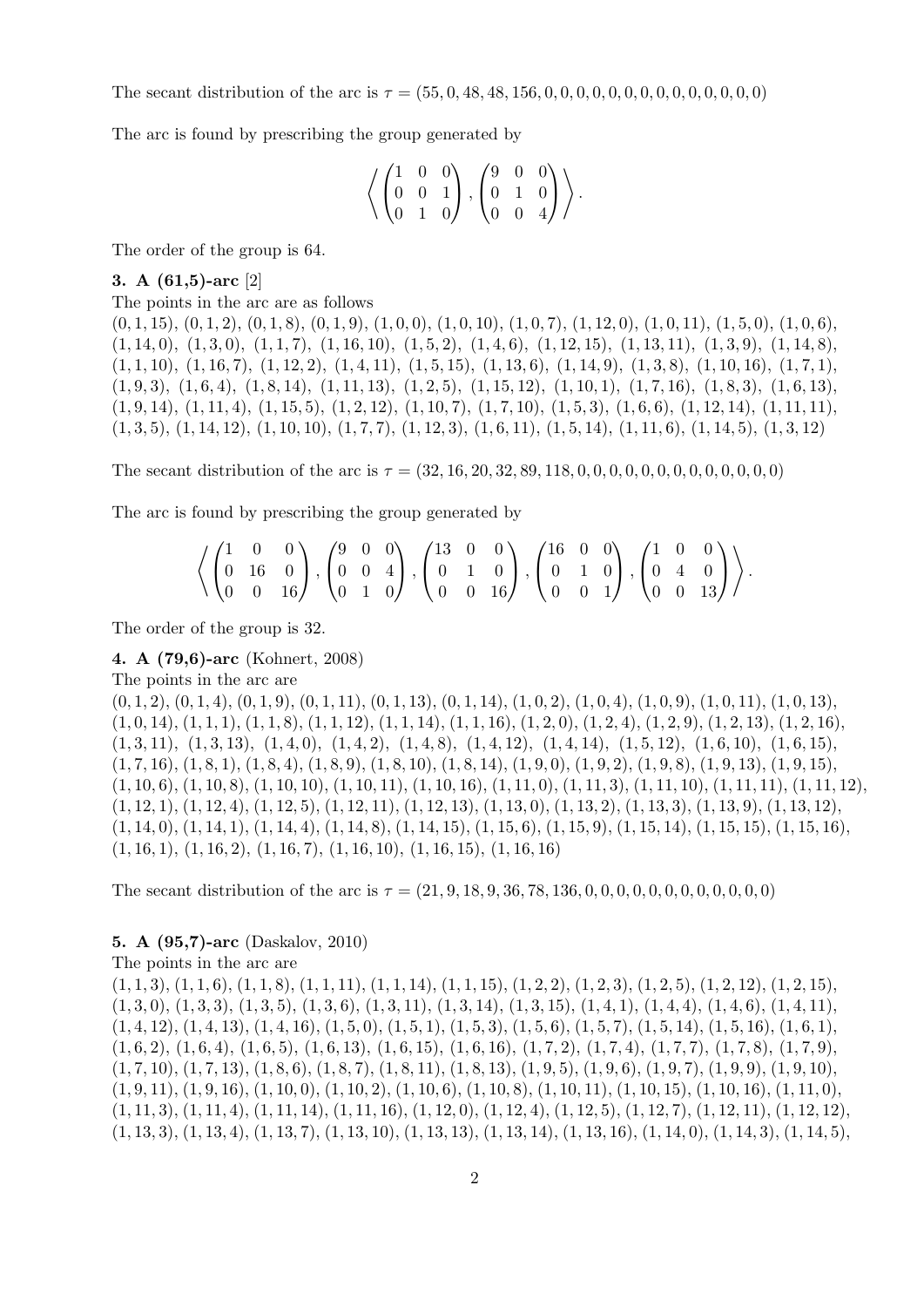The secant distribution of the arc is  $\tau = (21, 1, 3, 9, 23, 43, 80, 127, 0, 0, 0, 0, 0, 0, 0, 0, 0, 0)$ 

#### 6. A (114,8)-arc [2]

The points in the arc are

 $(0, 0, 1), (0, 1, 0), (1, 1, 1), (1, 15, 8), (1, 8, 15), (1, 4, 13), (1, 13, 4), (1, 9, 2), (1, 2, 9), (1, 16, 16), (1, 1, 4),$  $(1, 4, 1), (1, 15, 15), (1, 9, 8), (1, 8, 9), (1, 16, 13), (1, 13, 16), (1, 2, 2), (1, 1, 5), (1, 5, 1), (1, 15, 6),$  $(1, 7, 8), (1, 6, 15), (1, 4, 14), (1, 8, 7), (1, 3, 13), (1, 14, 4), (1, 9, 10), (1, 13, 3), (1, 11, 2), (1, 10, 9),$  $(1, 16, 12), (1, 2, 11), (1, 12, 16), (1, 1, 7), (1, 7, 1), (1, 15, 5), (1, 3, 8), (1, 5, 15), (1, 4, 6), (1, 8, 3),$  $(1, 11, 13), (1, 6, 4), (1, 9, 14), (1, 13, 11), (1, 12, 2), (1, 14, 9), (1, 16, 10), (1, 2, 12), (1, 10, 16), (1, 1, 11),$  $(1, 11, 1), (1, 15, 3), (1, 12, 8), (1, 3, 15), (1, 4, 7), (1, 8, 12), (1, 10, 13), (1, 7, 4), (1, 9, 5), (1, 13, 10),$  $(1, 14, 2), (1, 5, 9), (1, 16, 6), (1, 2, 14), (1, 6, 16), (1, 1, 12), (1, 12, 1), (1, 15, 11), (1, 10, 8), (1, 11, 15),$  $(1, 4, 3), (1, 8, 10), (1, 14, 13), (1, 3, 4), (1, 9, 7), (1, 13, 14), (1, 6, 2), (1, 7, 9), (1, 16, 5), (1, 2, 6), (1, 5, 16),$  $(1, 1, 16), (1, 16, 1), (1, 15, 9), (1, 2, 8), (1, 9, 15), (1, 4, 4), (1, 8, 2), (1, 13, 13), (1, 10, 12), (1, 12, 10),$  $(1, 14, 11), (1, 11, 14), (1, 6, 3), (1, 3, 6), (1, 5, 7), (1, 7, 5), (1, 10, 14), (1, 14, 10), (1, 6, 12), (1, 12, 6),$  $(1, 5, 11), (1, 11, 5), (1, 7, 3), (1, 3, 7), (1, 10, 7), (1, 7, 10), (1, 14, 5), (1, 3, 12), (1, 5, 14), (1, 6, 6),$  $(1, 12, 3), (1, 11, 11)$ 

The secant distribution of the arc is  $\tau = (16, 2, 1, 0, 12, 24, 24, 88, 140, 0, 0, 0, 0, 0, 0, 0, 0, 0)$ 

The arc is found by prescribing the group generated by

$$
\left\langle \left(\begin{matrix} 1 & 0 & 0 \\ 0 & 0 & 1 \\ 0 & 1 & 0 \end{matrix}\right), \left(\begin{matrix} 13 & 0 & 0 \\ 0 & 8 & 0 \\ 0 & 0 & 2 \end{matrix}\right) \right\rangle.
$$

The order of the group is 32.

7. A (137,9)-arc (Barlotti's construction)

The points in the arc are

 $(0, 1, 0), (1, 1, 2), (1, 1, 3), (1, 1, 6), (1, 1, 8), (1, 1, 9), (1, 1, 11), (1, 1, 14), (1, 1, 15), (1, 2, 1), (1, 2, 2),$  $(1, 2, 3), (1, 2, 5), (1, 2, 12), (1, 2, 14), (1, 2, 15), (1, 2, 16), (1, 3, 0), (1, 3, 2), (1, 3, 3), (1, 3, 5), (1, 3, 6),$  $(1, 3, 11), (1, 3, 12), (1, 3, 14), (1, 3, 15), (1, 4, 1), (1, 4, 4), (1, 4, 5), (1, 4, 6), (1, 4, 11), (1, 4, 12), (1, 4, 13),$  $(1, 4, 16), (1, 5, 0), (1, 5, 1), (1, 5, 3), (1, 5, 6), (1, 5, 7), (1, 5, 10), (1, 5, 11), (1, 5, 14), (1, 5, 16), (1, 6, 0),$  $(1, 6, 1), (1, 6, 2), (1, 6, 4), (1, 6, 5), (1, 6, 12), (1, 6, 13), (1, 6, 15), (1, 6, 16), (1, 7, 0), (1, 7, 2), (1, 7, 4),$  $(1, 7, 7), (1, 7, 8), (1, 7, 9), (1, 7, 10), (1, 7, 13), (1, 7, 15), (1, 8, 2), (1, 8, 4), (1, 8, 6), (1, 8, 7), (1, 8, 10),$  $(1, 8, 11), (1, 8, 13), (1, 8, 15), (1, 9, 1), (1, 9, 6), (1, 9, 7), (1, 9, 8), (1, 9, 9), (1, 9, 10), (1, 9, 11), (1, 9, 16),$  $(1, 10, 0), (1, 10, 1), (1, 10, 2), (1, 10, 6), (1, 10, 8), (1, 10, 9), (1, 10, 15), (1, 10, 16), (1, 11, 0), (1, 11, 1),$  $(1, 11, 3), (1, 11, 4), (1, 11, 8), (1, 11, 9), (1, 11, 13), (1, 11, 14), (1, 11, 16), (1, 12, 0), (1, 12, 4), (1, 12, 5),$  $(1, 12, 6), (1, 12, 7), (1, 12, 10), (1, 12, 11), (1, 12, 12), (1, 12, 13), (1, 13, 1), (1, 13, 3), (1, 13, 4), (1, 13, 7),$  $(1, 13, 10), (1, 13, 13), (1, 13, 14), (1, 13, 16), (1, 14, 0), (1, 14, 3), (1, 14, 5), (1, 14, 7), (1, 14, 8), (1, 14, 9),$  $(1, 14, 10), (1, 14, 12), (1, 14, 14), (1, 15, 3), (1, 15, 4), (1, 15, 5), (1, 15, 8), (1, 15, 9), (1, 15, 12), (1, 15, 13),$ (1, 15, 14), (1, 16, 2), (1, 16, 5), (1, 16, 7), (1, 16, 8), (1, 16, 9), (1, 16, 10), (1, 16, 12), (1, 16, 15), (1, 10, 11)

The secant distribution of the arc is  $\tau = (17, 1, 0, 0, 0, 0, 0, 0, 136, 153, 0, 0, 0, 0, 0, 0, 0, 0)$ 

#### 8. A (154,10)-arc (Barlotti's construction)

The points in the arc are  $(0, 1, 0), (1, 1, 2), (1, 1, 3), (1, 1, 6), (1, 1, 8), (1, 1, 9), (1, 1, 11), (1, 1, 14), (1, 1, 15), (1, 2, 1), (1, 2, 2),$  $(1, 2, 3), (1, 2, 5), (1, 2, 12), (1, 2, 14), (1, 2, 15), (1, 2, 16), (1, 3, 0), (1, 3, 2), (1, 3, 3), (1, 3, 5), (1, 3, 6),$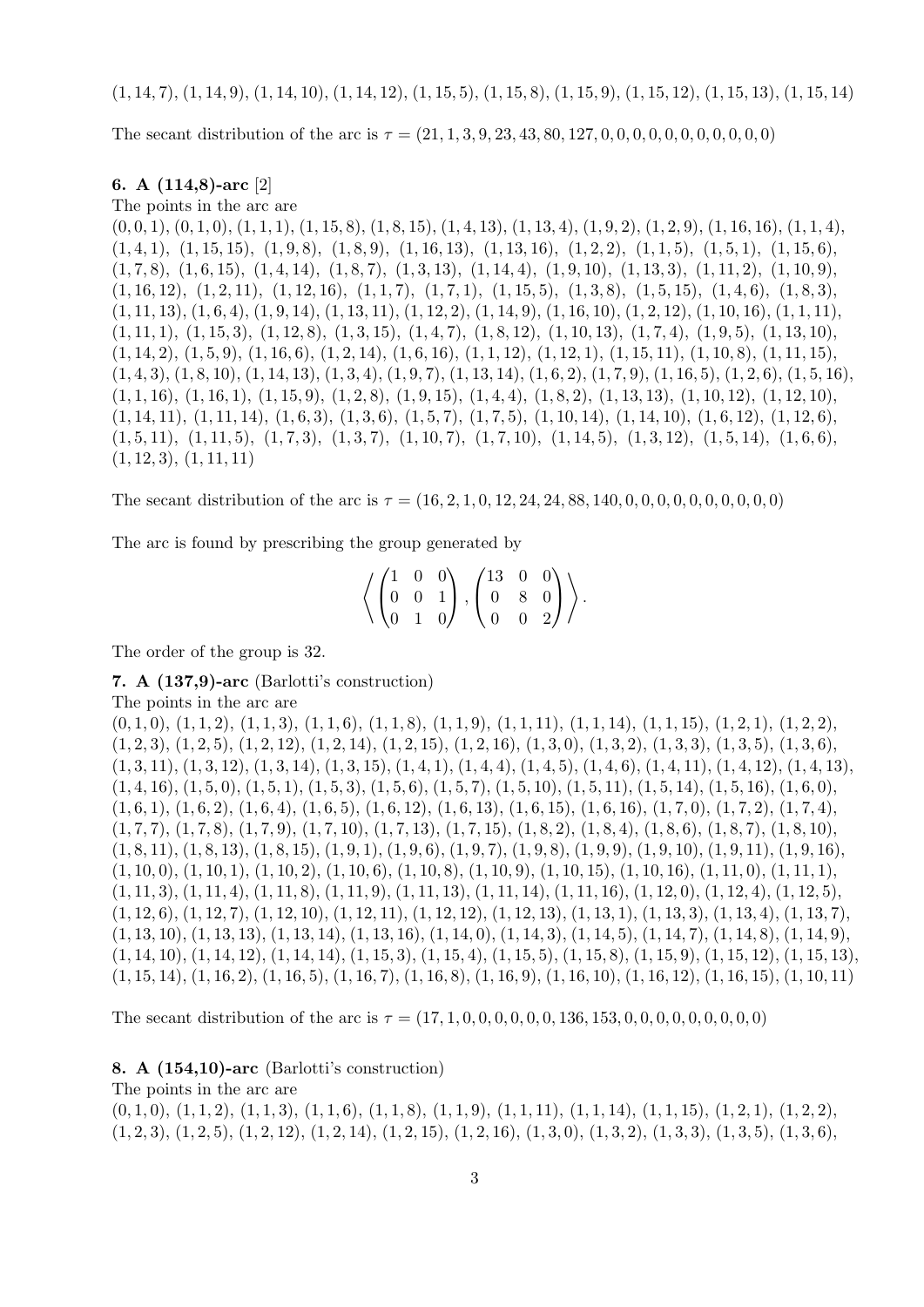$(1, 3, 11), (1, 3, 12), (1, 3, 14), (1, 3, 15), (1, 4, 1), (1, 4, 4), (1, 4, 5), (1, 4, 6), (1, 4, 11), (1, 4, 12), (1, 4, 13),$  $(1, 4, 16), (1, 5, 0), (1, 5, 1), (1, 5, 3), (1, 5, 6), (1, 5, 7), (1, 5, 10), (1, 5, 11), (1, 5, 14), (1, 5, 16), (1, 6, 0),$  $(1, 6, 1), (1, 6, 2), (1, 6, 4), (1, 6, 5), (1, 6, 12), (1, 6, 13), (1, 6, 15), (1, 6, 16), (1, 7, 0), (1, 7, 2), (1, 7, 4),$  $(1, 7, 7), (1, 7, 8), (1, 7, 9), (1, 7, 10), (1, 7, 13), (1, 7, 15), (1, 8, 2), (1, 8, 4), (1, 8, 6), (1, 8, 7), (1, 8, 10),$  $(1, 8, 11), (1, 8, 13), (1, 8, 15), (1, 9, 1), (1, 9, 6), (1, 9, 7), (1, 9, 8), (1, 9, 9), (1, 9, 10), (1, 9, 11), (1, 9, 16),$  $(1, 10, 0), (1, 10, 1), (1, 10, 2), (1, 10, 6), (1, 10, 8), (1, 10, 9), (1, 10, 15), (1, 10, 16), (1, 11, 0), (1, 11, 1),$  $(1, 11, 3), (1, 11, 4), (1, 11, 8), (1, 11, 9), (1, 11, 13), (1, 11, 14), (1, 11, 16), (1, 12, 0), (1, 12, 4), (1, 12, 5),$  $(1, 12, 6), (1, 12, 7), (1, 12, 10), (1, 12, 11), (1, 12, 12), (1, 12, 13), (1, 13, 1), (1, 13, 3), (1, 13, 4), (1, 13, 7),$  $(1, 13, 10), (1, 13, 13), (1, 13, 14), (1, 13, 16), (1, 14, 0), (1, 14, 3), (1, 14, 5), (1, 14, 7), (1, 14, 8), (1, 14, 9),$  $(1, 14, 10), (1, 14, 12), (1, 14, 14), (1, 15, 3), (1, 15, 4), (1, 15, 5), (1, 15, 8), (1, 15, 9), (1, 15, 12), (1, 15, 13),$  $(1, 15, 14), (1, 16, 2), (1, 16, 5), (1, 16, 7), (1, 16, 8), (1, 16, 9), (1, 16, 10), (1, 16, 12), (1, 16, 15), (1, 10, 11),$  $(0, 1, 0), (1, 0, 0), (1, 1, 4), (1, 1, 13), (1, 2, 7), (1, 2, 10), (1, 4, 8), (1, 4, 9), (1, 8, 3), (1, 8, 14), (1, 9, 5),$  $(1, 9, 12), (1, 13, 2), (1, 13, 15), (1, 15, 6), (1, 15, 11), (1, 16, 1)$ 

The secant distribution of the arc is  $\tau = (1, 16, 1, 0, 0, 0, 0, 0, 0, 152, 121, 16, 0, 0, 0, 0, 0, 0)$ 

### 9. A (166,11)-arc [2]

The points in the arc are

 $(0, 1, 15), (1, 15, 0), (0, 1, 2), (1, 0, 8), (1, 2, 0), (1, 0, 9), (0, 1, 14), (1, 14, 0), (0, 1, 3), (1, 0, 11), (1, 3, 0),$  $(1, 0, 6), (0, 1, 13), (1, 13, 0), (0, 1, 4), (1, 0, 4), (1, 4, 0), (1, 0, 13), (0, 1, 12), (1, 12, 0), (0, 1, 5), (1, 0, 10),$  $(1, 5, 0), (1, 0, 7), (0, 1, 10), (1, 10, 0), (0, 1, 7), (1, 0, 12), (1, 7, 0), (1, 0, 5), (1, 1, 1), (1, 1, 16), (1, 16, 1),$  $(1, 16, 16)$ ,  $(1, 1, 13)$ ,  $(1, 13, 1)$ ,  $(1, 1, 4)$ ,  $(1, 4, 4)$ ,  $(1, 13, 16)$ ,  $(1, 4, 1)$ ,  $(1, 4, 13)$ ,  $(1, 13, 4)$ ,  $(1, 13, 13)$ ,  $(1, 4, 16), (1, 16, 13), (1, 16, 4), (1, 1, 12), (1, 12, 1), (1, 1, 5), (1, 10, 10), (1, 12, 16), (1, 5, 1), (1, 10, 7),$  $(1, 7, 10), (1, 7, 7), (1, 5, 16), (1, 16, 12), (1, 16, 5), (1, 1, 10), (1, 10, 1), (1, 1, 7), (1, 12, 12), (1, 10, 16),$  $(1, 7, 1), (1, 12, 5), (1, 5, 12), (1, 5, 5), (1, 7, 16), (1, 16, 10), (1, 16, 7), (1, 1, 8), (1, 8, 1), (1, 1, 9), (1, 15, 15),$  $(1, 8, 16), (1, 9, 1), (1, 15, 2), (1, 2, 15), (1, 2, 2), (1, 9, 16), (1, 16, 8), (1, 16, 9), (1, 13, 8), (1, 15, 4),$  $(1, 13, 9), (1, 15, 8), (1, 15, 13), (1, 2, 4), (1, 15, 9), (1, 2, 8), (1, 2, 9), (1, 2, 13), (1, 4, 8), (1, 4, 9), (1, 10, 14),$  $(1, 15, 12), (1, 10, 3), (1, 11, 8), (1, 15, 5), (1, 2, 12), (1, 11, 9), (1, 6, 8), (1, 6, 9), (1, 2, 5), (1, 7, 14),$  $(1, 7, 3), (1, 12, 10), (1, 15, 10), (1, 12, 7), (1, 12, 8), (1, 15, 7), (1, 2, 10), (1, 12, 9), (1, 5, 8), (1, 5, 9),$  $(1, 2, 7), (1, 5, 10), (1, 5, 7), (1, 13, 15), (1, 9, 4), (1, 13, 2), (1, 8, 2), (1, 9, 13), (1, 8, 4), (1, 8, 15), (1, 9, 2),$  $(1, 9, 15), (1, 8, 13), (1, 4, 15), (1, 4, 2), (1, 11, 13), (1, 12, 14), (1, 11, 4), (1, 4, 10), (1, 12, 3), (1, 5, 14),$  $(1, 4, 7), (1, 13, 10), (1, 13, 7), (1, 5, 3), (1, 6, 13), (1, 6, 4), (1, 11, 14), (1, 9, 14), (1, 11, 3), (1, 11, 2),$  $(1, 9, 3), (1, 8, 14), (1, 11, 15), (1, 6, 2), (1, 6, 15), (1, 8, 3), (1, 6, 14), (1, 6, 3), (1, 10, 12), (1, 8, 12),$  $(1, 10, 5), (1, 10, 15), (1, 8, 5), (1, 9, 12), (1, 10, 2), (1, 7, 15), (1, 7, 2), (1, 9, 5), (1, 7, 12), (1, 7, 5)$ 

The secant distribution of the arc is  $\tau = (4, 6, 0, 0, 0, 0, 0, 12, 42, 12, 87, 144, 0, 0, 0, 0, 0, 0, 0)$ 

The arc is found by prescribing the group generated by

$$
\left\langle \left(\begin{matrix} 0 & 1 & 0 \\ 0 & 0 & 1 \\ 1 & 0 & 0 \end{matrix}\right), \left(\begin{matrix} 2 & 0 & 0 \\ 0 & 2 & 0 \\ 0 & 0 & 15 \end{matrix}\right) \right\rangle.
$$

The order of the group is 96.

10. A (183,12)-arc (Daskalov, 2010)

The complement of the (124, 6)-blocking set

 $(0, 0, 1), (0, 1, 1), (0, 1, 2), (0, 1, 7), (0, 1, 10), (0, 1, 16), (1, 0, 1), (1, 0, 5), (1, 0, 7), (1, 0, 10), (1, 0, 16),$  $(1, 1, 6), (1, 1, 7), (1, 1, 8), (1, 1, 9), (1, 1, 11), (1, 2, 5), (1, 2, 8), (1, 2, 9), (1, 2, 12), (1, 2, 13), (1, 2, 15),$  $(1, 3, 3), (1, 3, 4), (1, 3, 5), (1, 3, 7), (1, 3, 10), (1, 3, 11), (1, 3, 13), (1, 3, 14), (1, 4, 0), (1, 4, 1), (1, 4, 3),$  $(1, 4, 6)$ ,  $(1, 4, 7)$ ,  $(1, 4, 8)$ ,  $(1, 4, 10)$ ,  $(1, 4, 11)$ ,  $(1, 4, 12)$ ,  $(1, 4, 13)$ ,  $(1, 4, 14)$ ,  $(1, 5, 0)$ ,  $(1, 5, 2)$ ,  $(1, 5, 5)$ ,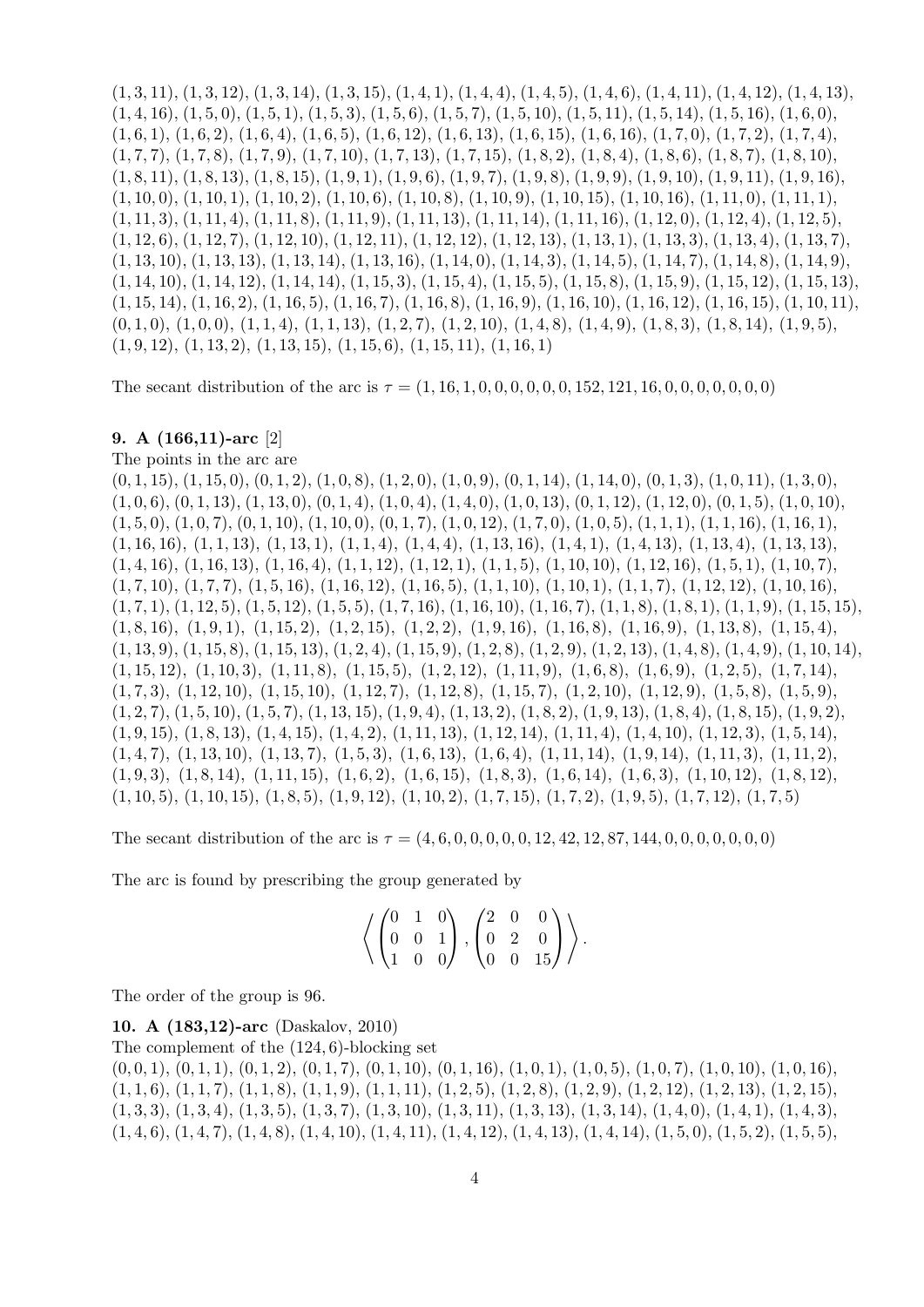$(1, 5, 12), (1, 5, 14), (1, 5, 15), (1, 6, 0), (1, 6, 1), (1, 6, 4), (1, 6, 7), (1, 6, 9), (1, 6, 10), (1, 6, 11), (1, 6, 12),$  $(1, 6, 13), (1, 6, 16), (1, 7, 0), (1, 7, 2), (1, 7, 3), (1, 7, 14), (1, 7, 16), (1, 8, 1), (1, 8, 2), (1, 8, 4), (1, 8, 6),$  $(1, 8, 13), (1, 8, 15), (1, 8, 16), (1, 9, 1), (1, 9, 2), (1, 9, 6), (1, 9, 10), (1, 9, 11), (1, 9, 13), (1, 9, 15),$  $(1, 9, 16), (1, 10, 0), (1, 10, 1), (1, 10, 3), (1, 10, 14), (1, 10, 16), (1, 11, 1), (1, 11, 4), (1, 11, 5), (1, 11, 6),$  $(1, 11, 8), (1, 11, 9), (1, 11, 10), (1, 11, 13), (1, 11, 16), (1, 12, 0), (1, 12, 2), (1, 12, 5), (1, 12, 12), (1, 12, 15),$ (1, 13, 3), (1, 13, 5), (1, 13, 6), (1, 13, 7), (1, 13, 11), (1, 13, 12), (1, 13, 14), (1, 14, 4), (1, 14, 5), (1, 14, 7),  $(1, 14, 10), (1, 14, 12), (1, 14, 13), (1, 14, 14), (1, 14, 16), (1, 15, 1), (1, 15, 2), (1, 15, 4), (1, 15, 5), (1, 15, 8),$  $(1, 15, 9), (1, 15, 12), (1, 15, 15), (1, 16, 3), (1, 16, 6), (1, 16, 8), (1, 16, 9), (1, 16, 11)$ 

The secant distribution of the blocking set is  $\tau = (0, 0, 0, 0, 0, 0, 124, 93, 53, 23, 3, 2, 1, 0, 0, 0, 0, 2, 6)$ 

## 11. A (205,13)-arc (Daskalov)

The complement of the (102, 5)-blocking set

 $(0, 0, 1), (0, 1, 0), (0, 1, 1), (0, 1, 4), (0, 1, 13), (0, 1, 16), (1, 0, 0), (1, 0, 1), (1, 0, 4), (1, 0, 13), (1, 0, 16),$  $(1, 1, 0), (1, 1, 1), (1, 1, 4), (1, 1, 13), (1, 2, 4), (1, 2, 8), (1, 2, 9), (1, 2, 13), (1, 3, 4), (1, 3, 5), (1, 3, 12),$  $(1, 3, 13), (1, 4, 0), (1, 4, 1), (1, 4, 2), (1, 4, 3), (1, 4, 4), (1, 4, 5), (1, 4, 6), (1, 4, 7), (1, 4, 8), (1, 4, 9),$  $(1, 4, 10), (1, 4, 11), (1, 4, 12), (1, 4, 13), (1, 4, 14), (1, 4, 15), (1, 4, 16), (1, 5, 3), (1, 5, 4), (1, 5, 13),$  $(1, 5, 14), (1, 6, 4), (1, 6, 7), (1, 6, 10), (1, 6, 13), (1, 7, 4), (1, 7, 6), (1, 7, 11), (1, 7, 13), (1, 8, 2), (1, 8, 4),$  $(1, 8, 13), (1, 8, 15), (1, 9, 2), (1, 9, 4), (1, 9, 13), (1, 9, 15), (1, 10, 4), (1, 10, 6), (1, 10, 11), (1, 10, 13),$  $(1, 11, 4), (1, 11, 7), (1, 11, 10), (1, 11, 13), (1, 12, 3), (1, 12, 4), (1, 12, 13), (1, 12, 14), (1, 13, 0), (1, 13, 1),$  $(1, 13, 2), (1, 13, 3), (1, 13, 4), (1, 13, 5), (1, 13, 6), (1, 13, 7), (1, 13, 8), (1, 13, 9), (1, 13, 10), (1, 13, 11),$  $(1, 13, 12), (1, 13, 13), (1, 13, 14), (1, 13, 15), (1, 13, 16), (1, 14, 4), (1, 14, 5), (1, 14, 12), (1, 14, 13),$  $(1, 15, 4), (1, 15, 8), (1, 15, 9), (1, 15, 13), (1, 16, 0), (1, 16, 1), (1, 16, 4), (1, 16, 13), (1, 16, 16)$ 

The secant distribution of the blocking set is  $\tau = (0, 0, 0, 0, 0, 0, 169, 65, 51, 10, 4, 2, 0, 0, 0, 0, 0, 0, 6)$ 

#### 12. A (221,14)-arc (Daskalov)

The complement of the (86, 4)-blocking set

 $(0, 1, 5), (0, 1, 12), (1, 0, 12), (1, 1, 0), (1, 1, 7), (1, 1, 10), (1, 2, 2), (1, 2, 5), (1, 2, 15), (1, 3, 3), (1, 3, 10),$  $(1, 3, 14)$ ,  $(1, 4, 8)$ ,  $(1, 4, 9)$ ,  $(1, 4, 15)$ ,  $(1, 5, 3)$ ,  $(1, 5, 4)$ ,  $(1, 5, 13)$ ,  $(1, 6, 1)$ ,  $(1, 6, 8)$ ,  $(1, 6, 16)$ ,  $(1, 7, 6)$ ,  $(1, 7, 11), (1, 7, 13), (1, 8, 1), (1, 8, 6), (1, 8, 11), (1, 9, 1), (1, 9, 6), (1, 9, 16), (1, 10, 4), (1, 10, 11),$  $(1, 11, 8), (1, 11, 9), (1, 11, 16), (1, 12, 3), (1, 12, 4), (1, 12, 14), (1, 13, 9), (1, 13, 15), (1, 14, 7), (1, 14, 10),$  $(1, 14, 14), (1, 15, 0), (1, 15, 1), (1, 15, 2), (1, 15, 3), (1, 15, 5), (1, 15, 6), (1, 15, 9), (1, 15, 10), (1, 15, 11),$  $(1, 15, 12), (1, 15, 13), (1, 15, 15), (1, 15, 16), (1, 16, 0), (1, 16, 7), (1, 15, 8), (1, 15, 14), (1, 15, 4), (1, 0, 15),$  $(1, 15, 7), (1, 10, 13), (1, 13, 2), (1, 0, 5), (0, 0, 1), (1, 14, 1), (1, 14, 8), (1, 14, 16), (1, 14, 5), (1, 14, 11),$  $(1, 14, 12), (1, 14, 13), (1, 14, 6), (1, 14, 9), (1, 14, 3), (1, 14, 4), (1, 14, 0), (1, 14, 15), (1, 5, 9), (1, 16, 3),$  $(1, 4, 2), (1, 4, 12), (1, 6, 13), (0, 1, 9)$ 

The secant distribution of the blocking set is  $\tau = (0, 0, 0, 0, 126, 114, 52, 7, 3, 0, 0, 0, 0, 0, 0, 0, 1, 4)$ 

## 13. A (239,15)-arc (Daskalov)

The complement of the (68, 3)-blocking set  $(0, 0, 1), (0, 1, 5), (0, 1, 12), (1, 0, 5), (1, 0, 12), (1, 1, 0), (1, 1, 6), (1, 1, 7), (1, 1, 10), (1, 2, 2), (1, 2, 5),$  $(1, 2, 10), (1, 2, 15), (1, 3, 3), (1, 3, 10), (1, 3, 13), (1, 3, 14), (1, 4, 8), (1, 4, 9), (1, 4, 15), (1, 5, 3), (1, 5, 4),$  $(1, 5, 13), (1, 6, 1), (1, 6, 8), (1, 6, 16), (1, 7, 6), (1, 7, 11), (1, 7, 13), (1, 8, 1), (1, 8, 6), (1, 8, 11), (1, 9, 1),$  $(1, 9, 6), (1, 9, 16), (1, 10, 4), (1, 10, 11), (1, 10, 12), (1, 10, 13), (1, 11, 8), (1, 11, 9), (1, 11, 16), (1, 12, 3),$  $(1, 12, 4), (1, 12, 14), (1, 13, 2), (1, 13, 4), (1, 13, 9), (1, 13, 15), (1, 14, 7), (1, 14, 10), (1, 14, 14), (1, 15, 0),$  $(1, 15, 1), (1, 15, 2), (1, 15, 3), (1, 15, 4), (1, 15, 5), (1, 15, 6), (1, 15, 9), (1, 15, 10), (1, 15, 11), (1, 15, 12),$